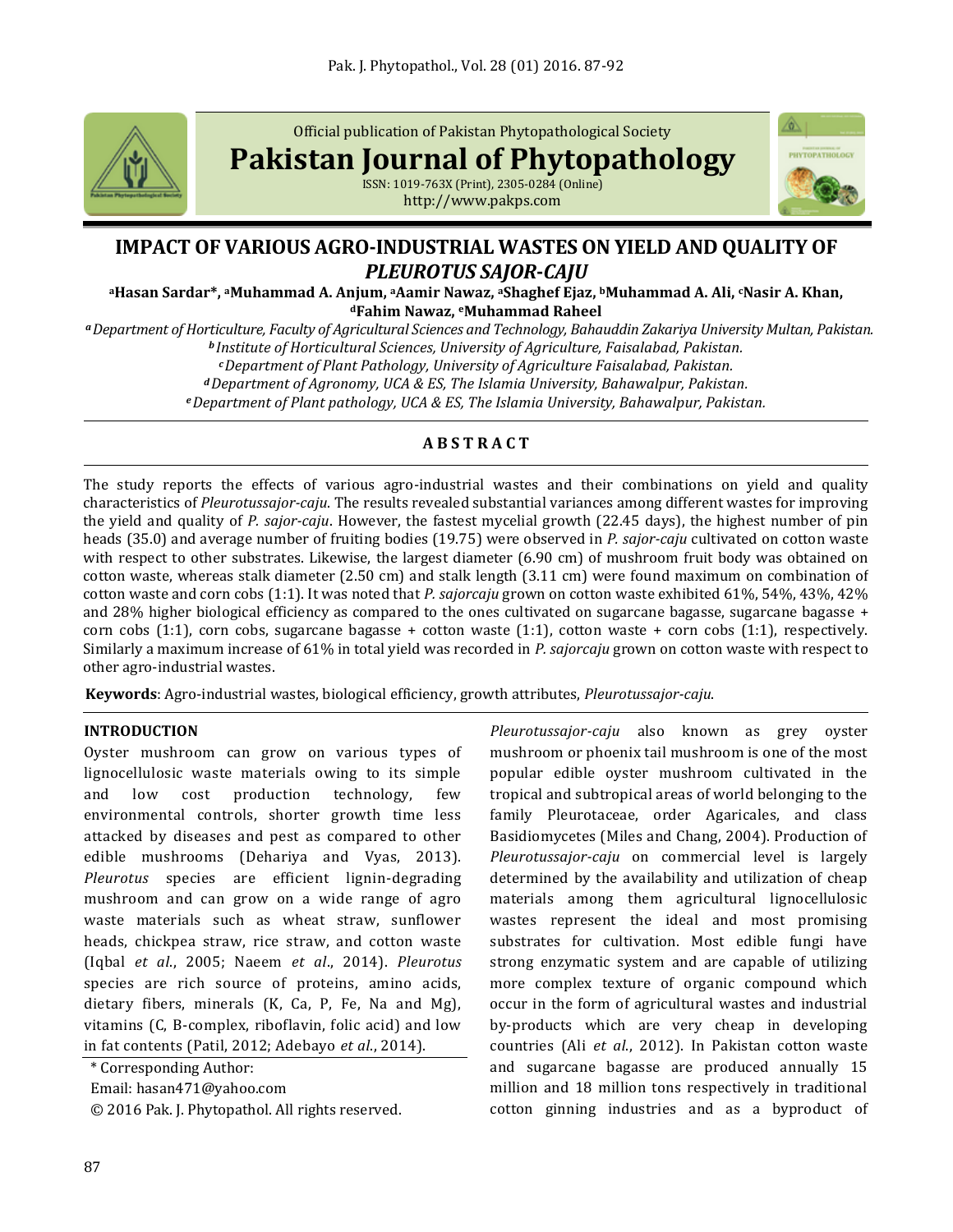sugarcane industries are burned and used as fuel (Haleem *et al.*, 2014; Arshad and Ahmad, 2016). Corn cobs are used in animal feed and also as burning fuel. These wastes can be converted into a useful biomass with protein contents up to 47.9% by growing edible mushroom which is a profitable business (Ingale and Ramteke, 2010). Furthermore, the use of these residues in bioprocesses may be one of the solutions to bioconversion of inedible biomass residues into nutritious protein rich food in the form of edible mushrooms.

Strengthening mushroom production industry in the rural areas as a diversifying business can increase the employment opportunities and providing income opportunities of small family farms. Moreover with the increasing population of the country, there is a high demand of nutritious food. Mushrooms with their nutritional value and high productivity are excellent food source to alleviate malnutrition in developing countries (Eswaran and Ramabadran, 2000).

In Pakistan mushroom cultivation has never been the priority of farmers despite of its delicious taste, highly nutritious and gives high production with little input. Mushroom growth may be coincided with type of substrates (waste material) used that leads to tremendous utilization of nutrients in the agroindustrial bio-wastes.

Therefore, the present study was planned to investigate the effect of various substrates like cotton waste, sugarcane bagasse, corn cobs and their combinations on the growth yield, biological efficiency and quality characteristics of *Pleurotussajor-caju*.

# **MATERIALS AND METHODS**

**Experimental design:** The experiment was conducted in the Mushroom growth room of Medicinal and Mushroom Laboratory, Institute of Horticultural sciences, University of Agriculture Faisalabad. Treatments of substrates cotton waste and corncobs alone and in combination were made accordingly. Substrates filled bags were kept in dark for 3-4 weeks and mycelial running of mushroom were observed room temperature was maintained at 25°C. After the completion of mycelial running mouth of the bags were opened for fruit body formation. Temperature and humidity in the mushroom growth room for the fruit body formation was maintained at 20-22°C 85- 95% respectively by spraying of water. The experiments were laid out in a completely

randomized design with three replications in each treatment. Each experiment was repeated three times and the data presented are the mean of values obtained from these experiments.  $T1 = \text{cottom waste}$ ,  $T2 = \text{corn cobs}, T3 = \text{cottom waste} + \text{corn cobs } (1:1),$ T4 = sugarcane bagasse, T5 = sugarcane bagasse + cotton waste  $(1:1)$ , T6 = sugarcane bagasse + corn cobs (1:1).

**Spawn preparation:** Culture of the *Pleurotussajor-caju* was obtained from the Medicinal and Mushroom Laboratory, Institute of Horticultural Sciences, University of Agriculture Faisalabad and spawn was prepared using standard method as described by Ali *et al*., (2012) on sorghum grains. Sorghum grains were well washed in tap water and were later half boiled and spread over a tilted platform to drain out excess water followed by mixing of buffers in 3:1 ratio (30 g  $CaCO<sub>3</sub>$ ) and 10 g CaSO<sup>4</sup> per kg of half boiled sorghum grain). The sorghum grains were now half filled in bottles and were autoclaved at 121°C and 15 psi for 30 minutes and left overnight. The process was followed by inoculation of bottles by transferring inoculums of *Pleurotussajor-caju*from cultured plates. The bottles were placed in incubation chamber at a temperature of  $25 \pm 2$ °C. After 3-4 days of inoculation, white net web like fungal mycelium started spreading on the grains and completely covered them in 10-14 days. Spawn was then shaken in order to evenly distribute mycelia on the grain and later stored at 4°C until used.

**Substrate preparation:** Substrates (Corn cobs, sugar cane bagasse and cotton waste) were collected from the vicinity of Faisalabad and were sun dried. These materials were soaked separately in water for 24 h to ensure sufficient moisturization. Substrates were tested for the pH before the preparation and substrate pH was maintained at 6.5 with lime and CaSO4. After the preparation of substrate with the moisture percentage of 65-70% these materials were filled in polythene bags  $(20 \times 30 \text{cm})$  @ 800g in each bag accordingly in three different combinations as described. After filling the substrate these bags were sterilized at 121°C and 15psi. After the sterilization of substrate filled bags they were cooled to 30°C and spawn was added in the polythene bags @1% of bag weight.

**Harvesting of Mushroom:** Mushroom fruit body develop after two weeks of the mouth opened bags and harvest before the curling of the mushroom cap margins in three flushes and data of different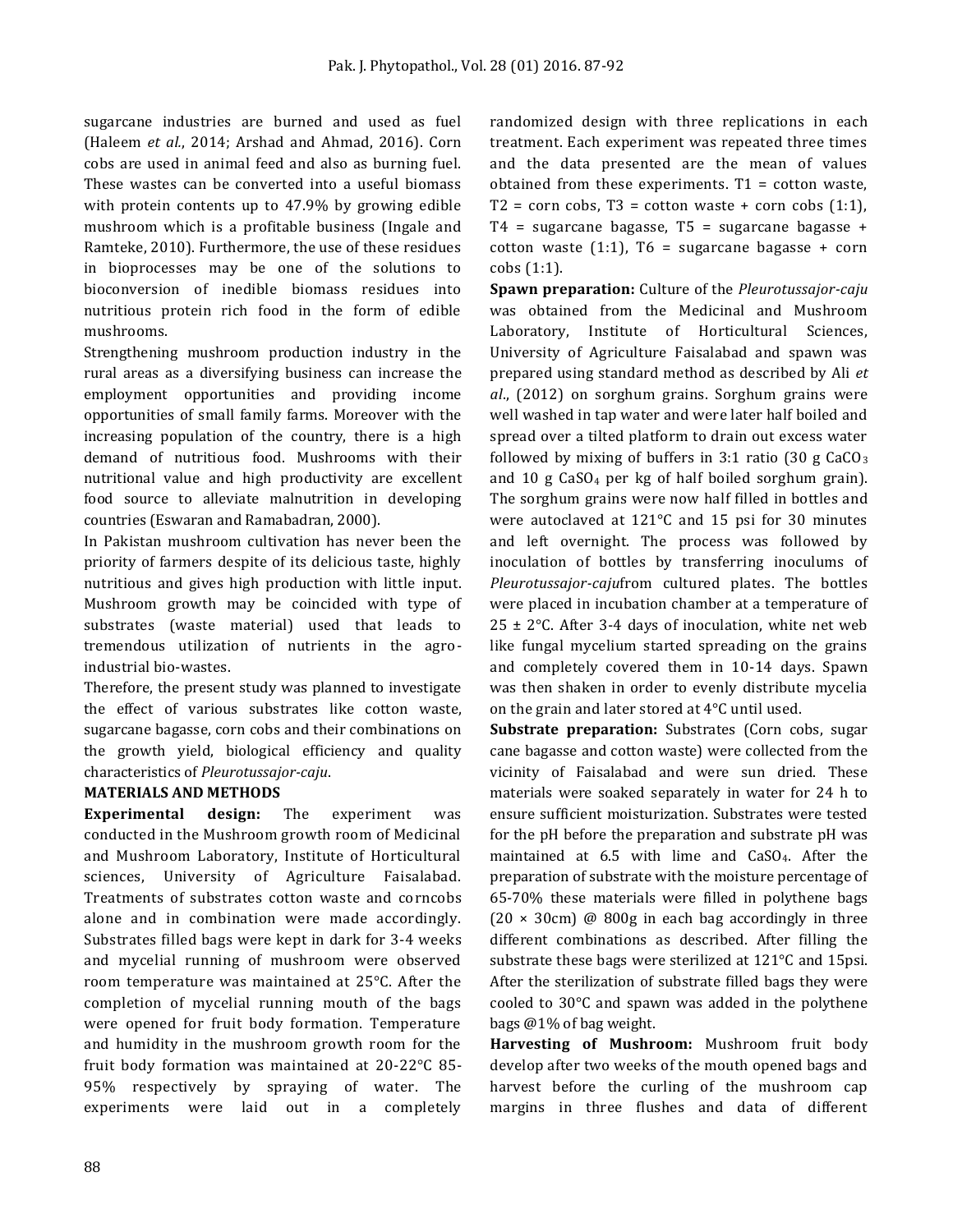parameters were recorded.

**Data collection:** The following data were collected for this study. Number of days for the completion of spawn running was observed on each treatment, number of pin heads, yield from first flush (g), yield of second flush (g), yield of third flush (g) yield of fourth flush (g), Pileus diameter (cm), Stem length (cm), Stem diameter (cm), number of fruit bodies, weight of individual fruit body (g), Total yield (g), Biological Efficiency (%), Biological efficiency was calculated as percentage conversion of dry substrate to fresh fruit bodies (Mandeel *et al*., 2005).

**Statistical analysis:** The data collected from three experiments for each study, were analyzed statistically using the MSTAT-C (Russel and Eisensmith, 1986). The Least Significant Difference (LSD) test ( $P \le 0.05$ ) was used to compare the differences among treatment means (Steel *et al*., 1997).

### **RESULTS**

**Days for the completion of spawn running:** Number of days for the completion of spawn running was found significantly different on different substrates. Table 1 shows T1 took minimum number of days (22.45±0.46 days) for spawn running followed by T3 (24.80±0.48), T2 (24.96±0.48ab), T5 (25.01±0.36), T6 (25.98±0.37) while maximum number of days (26.22±0.37) was observed in T4 (cotton waste + corn cobs 1:1) as shown in Table 1.

**Number of pin heads:** *Pleurotussajor-caju* produced significantly different number of pin heads on different substrates as shown in Table 1. Maximum number of pin heads (35±0.61) was recorded on T1 (cotton waste), followed by T3  $(29\pm0.51)$ , T5  $(27.0\pm0.47)$ , T2  $(26\pm0.45)$ , T6  $(25.0\pm0.44)$  while, minimum number of pin heads was observed on T4 (22.01±0.38).

**Number of fruit bodies:** The fruiting body is the edible part of mushroom. Data presented in Table 1 showed that there is a significant difference between substrates for number of fruit bodies' production. Highest number of fruit bodies (19.75±0.34) were produced by T1 (cotton waste) followed by T2 (16.57±0.29), T3 (16.41±0.28), T5 (15.87±0.28), T6 (15.00±0.26) while minimum number of fruit bodies (14.76±0.26) were observed on T4 (sugarcane bagasse) as shown in Table 1.

Pileus diameter (cm): The data regarding the pileus diameter is shown in Table 1. The comparison of treatments means showed that maximum diameter of pileus (6.90±0.12 cm) was obtained on T1 (cotton waste) substrate while, minimum diameter of pileus  $(4.10\pm0.07$  cm) was noted on T4 (sugarcane bagasse). Non-significant difference regarding pileus diameter was observed among T2, T3, T5 and T6.

**Stalk diameter (cm):** Stalk diameter of *Pleurotussajorcaju* was observed on different substrates in this study and found significantly different on different substrates is shown in Table 1. Maximum diameter of stalk (2.50±0.04 cm) was obtained on T6 (sugarcane bagasse + corn cobs 1:1) followed by T3 (2.10±0.03 cm), T5 (1.80±0.03 cm), T1 (1.34±0.02 cm) while, minimum diameter of stalk (1.05±0.01 cm) was observed on T4 (sugarcane bagasse).

**Stalk length (cm):** The data regarding the stalk length was observed after harvesting of mushroom and found significantly different on different substrates as shown in Table 1. The maximum stalk length (3.11±0.05 cm) was noted on T6 (sugarcane bagasse + corn cobs 1:1) while, minimum stalk length  $(2.55\pm0.04 \text{ cm})$  was found on T2 (corn cobs).

**Total Yield (g):** The yield pattern of *Pleurotussajor-caju* was observed and showed in Figure1. Mushroom yield is calculated using fresh weight Dundar *et al*. (2009). A significant variation for mushroom yield was observed on different substrates. The maximum yield (259.23g) was obtained on T1 (cotton waste) followed by T3 (201.6 g), T5 (182.45 g), T2 (180.8 g), T6 (168.53 g) while, minimum yield (160.85g) was obtained on T4 (sugarcane bagasse) as shown in Figure 1.

Table 1 showed that in first flush maximum yield  $(93.20\pm1.64 \text{ g})$  was on obtained on T1 (cotton waste), while minimum (58.43±1.03 g) was obtained on T4, similarly in  $2<sup>nd</sup>$  and third flush maxim yields (78 $\pm$ 1.37 g, 54±0.95 g) were obtained on cotton waste, while minimum was obtained on T4, while in 4th flush minimum yield was obtained on T3 and maximum was observed in T1 as shown in Table1.

**Biological Efficiency (%):** Figure 2 represents the significant variation for biological efficiency of *Pleurotussajor-caju* on different substrates. The highest biological efficiency (81.0%) of *Pleurotussajor-caju*was found on of T1 which was followed by T3 (60.78 %), T5 (54.73 %), T2 (54.24 %). The lowest biological efficiency (48.25 %) was obtained on T4 (sugarcane bagasse) as shown in Figure 2.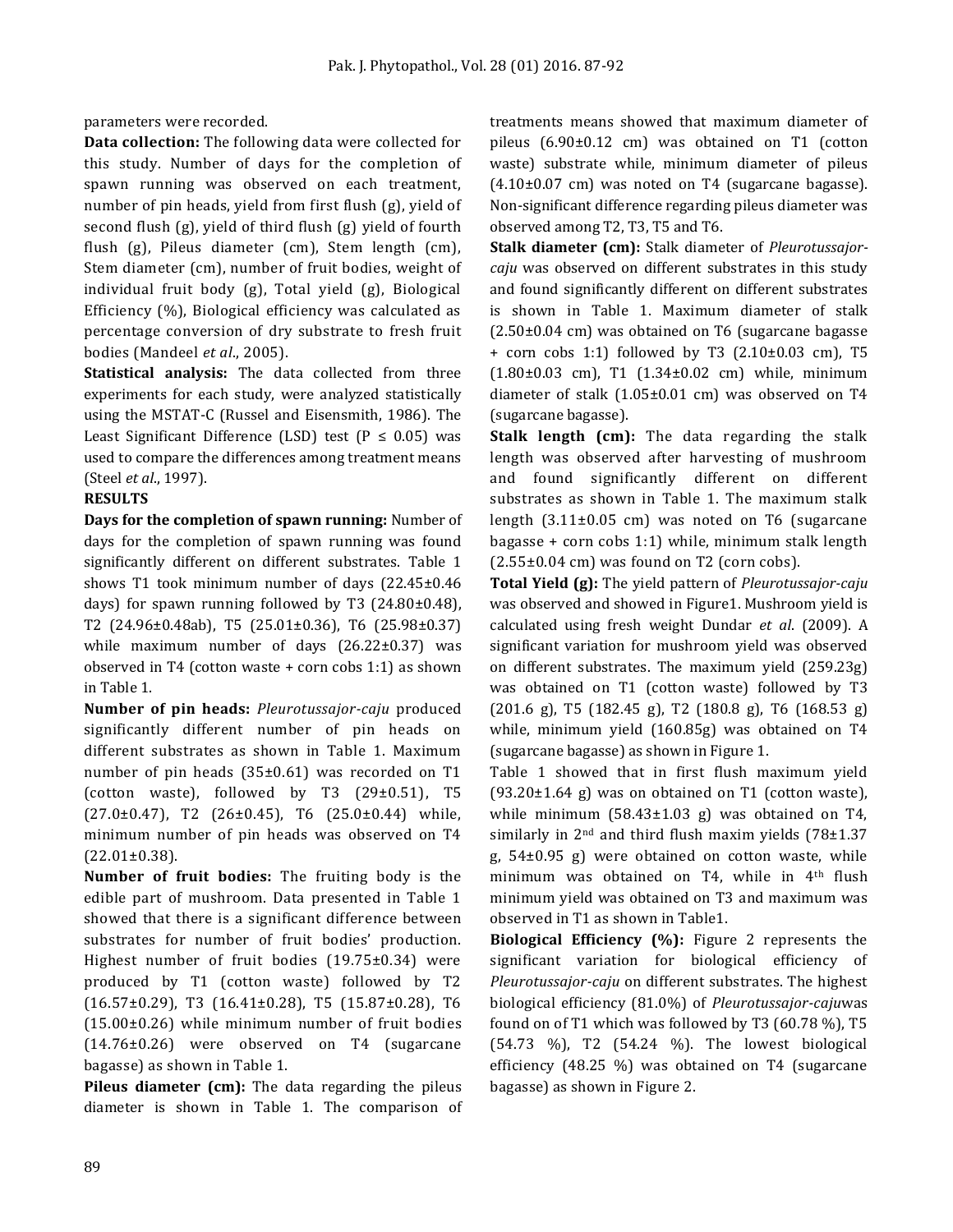



Figure 1. Effect of different substrates on the Total yield (g) of *Pleurotussajorcaju*. Values (%) are expressed as mean±standard error. Different letters indicate significant differences at P≤0.05.



Table 1. Mushroom production quality characteristics for *Pleurotussajor-caju*on various substrates. Values are expressed as means ± standard error. Values with different small letters in the same column are significantly different at the level of 0.05.

| Treatments     | No. of days for<br>completion of<br>spawn running | Number of<br>pin heads | Average No.<br>of fruiting<br>bodies | Pileus<br>diameter<br>(cm) | Stalk<br>diameter<br>(cm) | Stalk length<br>(cm) | 1st flush<br>yield (g) | 2nd Flush<br>yield $(g)$ | 3rd flush<br>yield (g) | 4th flush<br>yield (g) |
|----------------|---------------------------------------------------|------------------------|--------------------------------------|----------------------------|---------------------------|----------------------|------------------------|--------------------------|------------------------|------------------------|
| T1             | $22.45 \pm 0.46c$                                 | 35±0.61a               | 19.75±0.34a                          | $6.90 \pm 0.12a$           | $1.34 \pm 0.02d$          | $2.64 \pm 0.04$ de   | $93.20 \pm 1.64a$      | 78±1.37a                 | $54 \pm 0.95a$         | 34±0.6a                |
| T <sub>2</sub> | 24.96±0.48ab                                      | $26 \pm 0.45$ cd       | $16.57 \pm 0.29$ h                   | $6.45 \pm 0.11$ b          | $1.14 \pm 0.02e$          | $2.55 \pm 0.04e$     | $74\pm1.30h$           | $57±1.00$ bc             | $31.20 \pm 0.55e$      | $18.60 \pm 0.32$ d     |
| T3             | $24.80 \pm 0.48$                                  | $29 \pm 0.51$ h        | $16.41 \pm 0.28$ h                   | $6.15 \pm 0.10$ h          | $2.10 \pm 0.03$           | 2.98±0.05ab          | 78.70±1.17c            | $59.5 \pm 1.05$ h        | $51.40\pm0.90b$        | $12 \pm 0.21$ f        |
| T4             | $26.22 \pm 0.37a$                                 | $22.01 + 0.38e$        | $14.76 \pm 0.26$ d                   | $4.10\pm0.07$ c            | 1.05±0.01f                | $2.87 \pm 0.05$ bc   | $58.43 \pm 1.03e$      | $47.21 \pm 0.83e$        | $35.00\pm0.61d$        | $20.21 \pm 0.35c$      |
| T5             | $25.01 \pm 0.36$ ab                               | $27.0 \pm 0.47c$       | 15.87±0.28bc                         | $6.21 \pm 0.10$ h          | 1.80±0.03c                | $2.77 \pm 0.04$ cd   | $63.12 \pm 1.11d$      | $55.32 \pm 0.97c$        | $40.87 \pm 0.72c$      | $23.14 \pm 0.40$       |
| T6             | 25.98±0.37ab                                      | $25.0 + 0.44$ d        | $15.00 \pm 0.26$ cd                  | $6.14 \pm 0.10$ h          | $2.50 \pm 0.04a$          | $3.11 \pm 0.05a$     | $60.54 \pm 1.06$ de    | $51.56 \pm 0.90$ d       | $41.11 \pm 0.72c$      | $15.32 \pm 0.27e$      |

#### **DISCUSSION**

Our present study clearly indicates that cotton waste was the most effective to complete mycelial growth of *Pleurotussajor-caju*in minimum time. Similar findings were also reported by Samuel and Eugene (2012) and Ali *et al*., (2012). Mandeel*et al*., (2005) observed 2-4 weeks for the completion

of spawn running of *Pleurotussajor-caju* on different substrates. While, Iqbal *et al.,* (2005) found 30.3 and 32.3 days for the completion of spawn running of *Pleurotussajor-caju* on cotton waste and corn cobs respectively. Mycelial growth is a primary step that creates appropriate internal environments for fruiting. Thus, outstanding growth of mycelium is a vibrant feature in mushroom cultivation (Sharma *et al.,* 2013). Fastest mycelial growth was noted on cotton waste substrate might be due to its higher nitrogen, C: N and cellulose contents as compared to other treatments as reported. Increase in number of days for spawn running on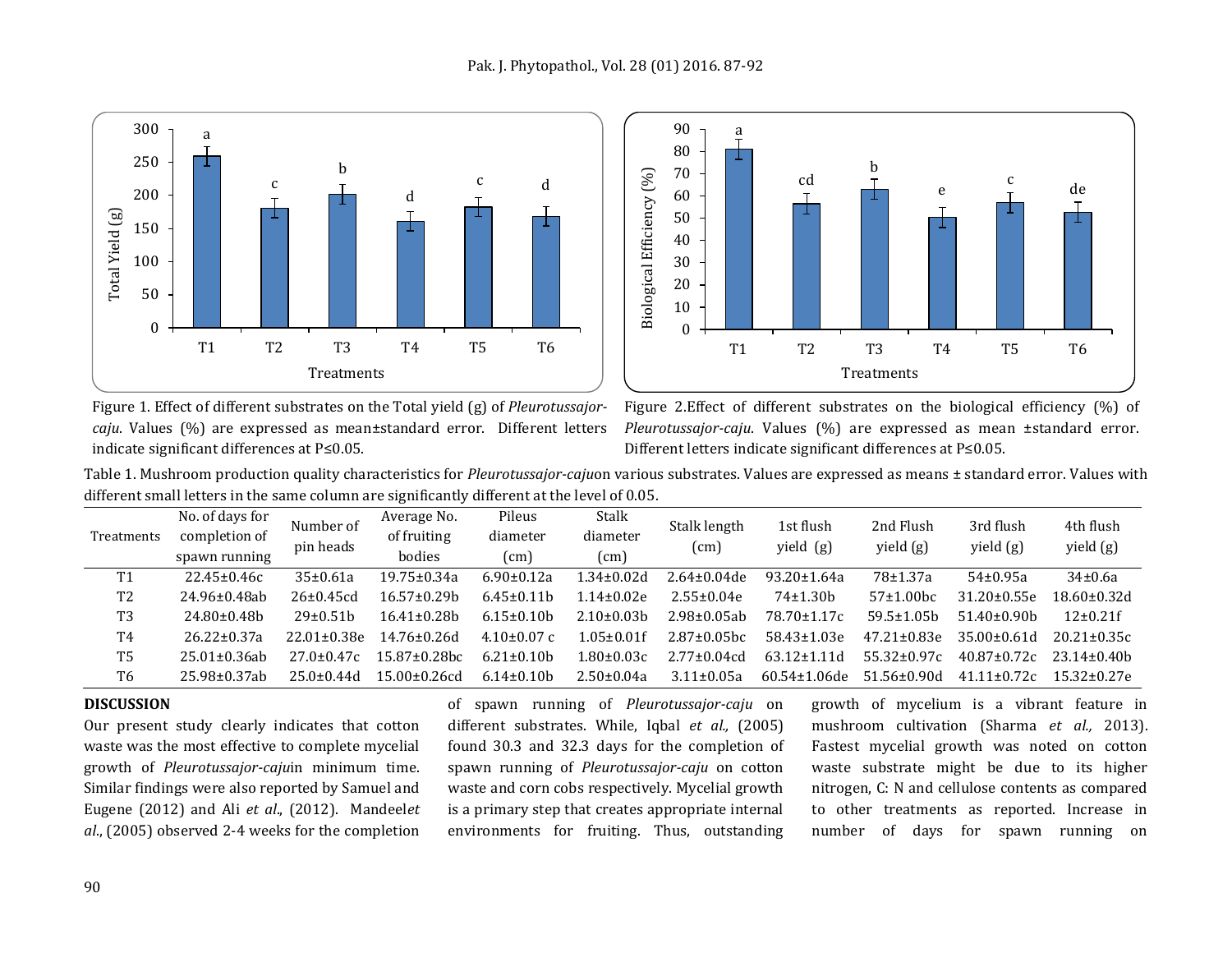lignocellulosic waste materials might be due to slow hyphal growth of mushroom on substrates (Mandeel *et al*., 2005).

In the present study maximum pin heads was found on cotton waste Similarly, Khan *et al.,* (2013) observed 11.80-30.80 pinheads of *Pleurotus ostreatus* cultivated on cotton waste substrate. Narain *et al.,* (2008) reported that mushroom primordial development is dependent on the ligno-cellulosic materials especially the C: N ratio. While, Khan *et al.,* (2011) observed 27-30 number of fruit bodies of *Pleurotus ostreatus* on cotton waste substrate. Maximum number of fruit bodies increases the yield of the mushroom.

Among mushroom quality characteristics pileus diameter, stalk length, stalk diameter are very important attributes (Mondal *et al*., 2010). In this study maximum diameter of pileus was found on cotton waste Samuel and Eugene (2012) observed 2.89-5.69 cm pileus diameter of *Pleurotus ostreatus* on different substrates. Higher diameter of pileus on cotton waste might be due to the presence of adequate nutrient in the substrates. Since this is a yield attributing factor, the higher the diameter of the pileus the more the yield may increase. However, AMGA (2004) listed temperature, relative humidity, fresh air and compact material as the major ecological factors affecting stalk height, stalk diameter and cap size in mushrooms.

As far as stalk length of *Pleurotussajor-caju*is concerned our results are in consistence with the findings of Samuel and Eugene (2012) who observed 1.91- 3.90 cm stalk length of *Pleurotusostreatus* on different substrates. Similar findings were also observed by Mane *et al.,* (2007). Oyster mushroom quality depends on the length of stalk Mondal *et al*., (2010) found out that the higher the stalk length, the poorer the quality of the mushroom. Growers should use substrates that do not promote excessive growth of stalk length at the expense of marketable yield.

As far as total yield is concerned our results are in agreement with the studies of yield Mandeel *et al.,* (2005) recorded 158.9 to 264.1 g total yield of *Pleurotussajor-caju*on different substrates. The significant differences were observed in mushroom yields among different flushes produced by various substrates. The most of the total yields were produced during the first flush, while the fruit bodies obtained in the second, third and fourth flushes produced smaller amount of mushrooms.as the number of flushes

increased the yield from each flush on all substrates decreased. Yield increases may be due to the increased level of nutrient available at higher rates would provide more energy for mycelial growth and primordial formation. Higher yield on cotton waste substrate is probably due to higher degradation, easier way of getting sugars from the cellulosic substances (Sharma *et al.,* 2013).

Higher the biological efficiency of substrate represents its higher suitability for the cultivation of mushroom. Mandeel *et al*., (2005) observed 47-78% B.E of *Pleurotussajor-caju*on different substrates. Substrates rich in usable nitrogen after spawn run may be a factor in enhancing bioconversion efficiency of mushrooms (Mandeel *et al*., 2005).

# **CONCLUSION**

In view of the above, it can be concluded that yield contributing characteristics, and biological efficiency on cotton waste substrate was maximum, although combination of cotton waste with other waste materials like corn cobs and sugarcane bagasse can also be used for the production of the above findings suggest an opportunity for commercial cultivation of *P. sajor-caju*on various agro-industrial wastes and their combinations however; cotton waste is the most suitable substrate for such cultivation.

# **ACKNOWLEDGEMENTS**

The authors are grateful to Higher Education Commission (HEC) of Pakistan for financial support to this study.

#### **REFERENCES**

- Adebayo, E.A., J.K. Oloke, M.A. Azeez, I.O. Omomowo and T.C. Bora, 2014.Assessment of the genetic diversity among ten genotypes of *Pleurotus* (oyster mushroom) using nutrient and mineral compositions.Scientia Hortic. 166: 59-64.
- Ali, M.A., J. Ashraf, N.A. Khan and A. Rehman. 2012. Amendment of cotton waste with different waste materials of sugarcane industry for mycelial growth and fructification of oyster mushroom. Pak. J. Phytopathol. 24: 06-10.
- Ali, M.A., M.I. Mehmood, R. Nawaz, M.A. Hanif and R. Wasim. 2007. Influence of substrate pasteurization methods on the yield of oyster mushroom (*Pleurotus species*). Pak. J. Agric. Sci. 44: 300-303.